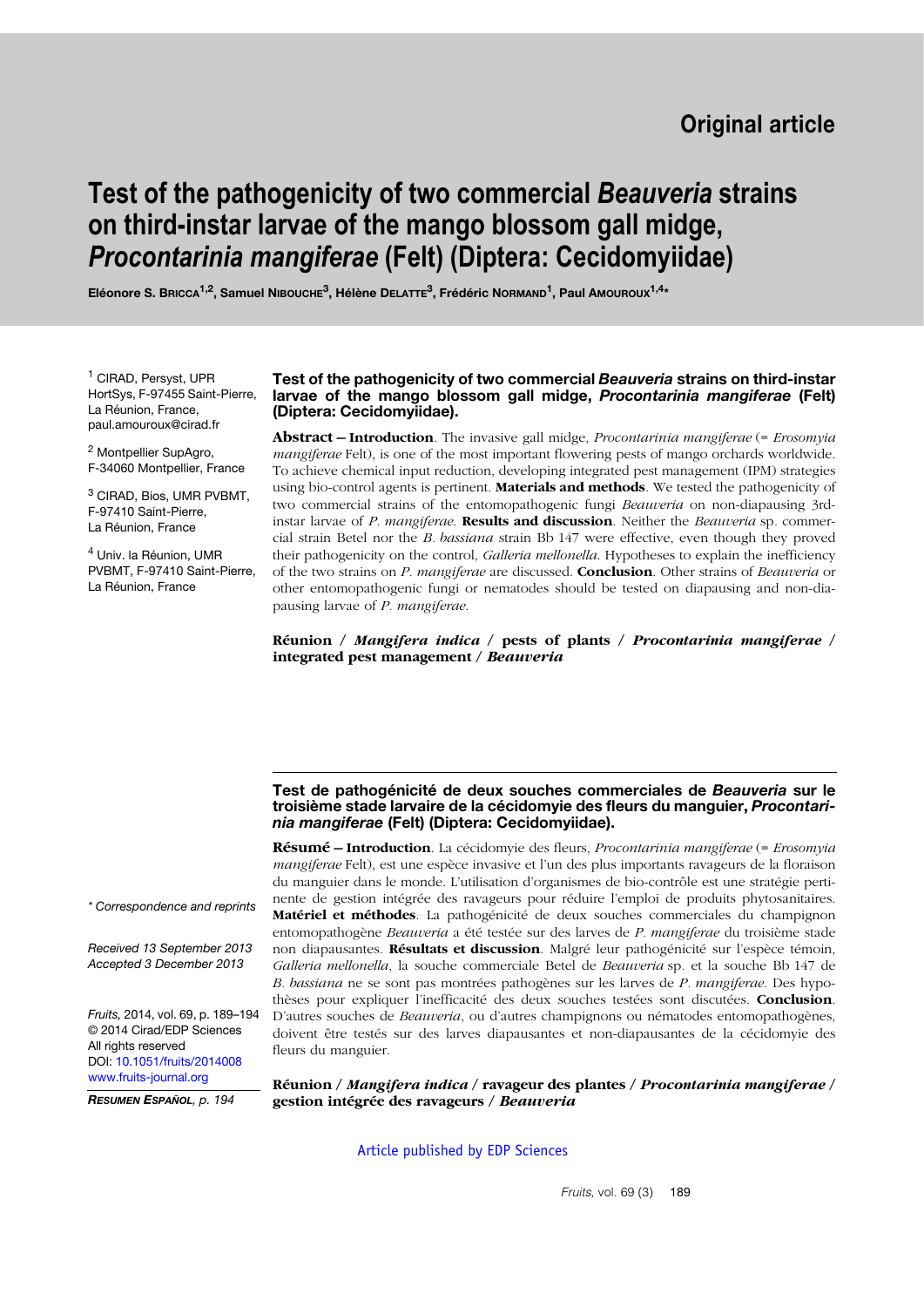# **1. Introduction**

*Procontarinia mangiferae* (Felt) is one of the species of gall midge (Diptera: Cecidomyiidae) that attack mango trees (*Mangifera indica* L.) [[1](#page-4-0)]. This midge is considered to be indigenous to India and invasive in Thailand, Mauritius, Reunion Island, Iran, the West Indies and Brazil [[2](#page-4-1), [3](#page-4-2)]; it causes economic damage in many countries [\[4](#page-4-3), [5](#page-4-4)]. Adults lay eggs on inflorescences and young leaves [\[6](#page-4-5)]. After hatching, larvae bore the plant tissues and cause the formation of galls. Larvae stay there for up to a week, completing their development. Then, third-instar larvae leave the mango tree to pupate in the soil. They can emerge about a week later or enter into diapause for up to several years. Adults stay alive for one to two days [[7](#page-4-6)].

Gall midge populations have often been controlled in commercial farms with neonicotinoid, organophosphate, pyrethroid, organochlorine or carbamate insecticides [[7](#page-4-6)[–9](#page-4-7)]. Today, the use of some of these insecticides is prohibited because of their toxicity toward humans and the environment. Moreover, some new insecticides are ineffective against *P. mangiferae* [1[0](#page-4-8)] or need to be applied regularly during the blooming season [\[7](#page-4-6)]. Other ways have to be found to regulate populations of this pest without negative consequences for farmers, con-sumers or the environment [[1](#page-4-9)1]. Among these solutions, entomopathogens such as fungi  $[12]$  $[12]$  $[12]$  or nematodes  $[13]$  $[13]$  $[13]$  can be considered to control gall midge. *Beauveria bassiana* and *B. brongniartii* (Ascomycota: Hypocreales: Clavicipitaceae), naturally present in many soils around the world, are widely used as mycoinsecticides and considered safe for the environment and for living beings [[14](#page-4-12)]. Some *Beauveria* species are known to infect some gall midges [[15](#page-4-13)]. In France, two *Beauveria* strains are authorized for pest control<sup>1</sup>: the *B. bassiana* strain Bb 147 (Ostrinil®, Arysta Lifescience) is authorized against the corn borer (*Ostrinia nubilalis* (Hübner), Lepidoptera: Pyralidae) on corn and the palm moth (*Paysandisia archon* (Burmeister), Lepidoptera: Castniidae) on palm trees, and *Beauveria* sp*.*(Betel®, Betel Reunion) is authorized against the white grub *Hoplochelus marginalis* (Fairmaire), Coleoptera: Scarabaeidae) on sugar cane. In our study, we tested the pathogenicity of these two commercial strains on *P. mangiferae*, with the aim of identifying a potential bio-control agent*.*

# **2. Materials and methods**

## **2.1. Collection of** *P. mangiferae* **larvae**

Third-instar *P. mangiferae* larvae were collected in orchards located in Saint-Gilles, Reunion Island (21°02'33" S, 55°13'45" E). Tarpaulin traps containing water were installed in the afternoon under trees with damaged inflorescences. Larvae fallen from the inflorescences during the night were collected the next morning, an hour before starting the pathogenicity tests. The larval mortality was negligible with this collection technique. Dead or not very active larvae were discarded before the experiments.

## **2.2.** *Beauveria* **strains**

Two commercial strains of *Beauveria* sp. were tested. The first one was the *Beauveria* sp*.* strain B 507 used in Reunion Island to control the sugar cane white grub *Hoplochelus marginalis* [1[6](#page-4-14)]. The commercial name of the fungal product is Betel® (Betel Reunion, Saint-Benoît, Reunion Island). The conidial suspension was directly obtained from the firm Betel Reunion. The initial Betel<sup>®</sup> suspension,  $C_h2$ , had a concentration of  $10^8$  spores⋅mL<sup>-1</sup>. We diluted this suspension to obtain a second suspension,  $C_h1$ , concentrated at  $10^6$  spores⋅mL<sup>-1</sup>, a concentration used to assess the biological activity of *Beauveria* sp. against *Hoplochelus marginalis* [1[7](#page-4-15)]. The initial concentration of  $10^8$  spores $\cdot$ mL<sup>-1</sup> was also tested to assess the

 $<sup>1</sup>$  Anon., e-phy, le catalogue des produits</sup> phytopharmaceutiques et de leurs usages, des matières fertilisantes et des supports de culture homologués en France, Minist. Agric. Agroalim., access. 21 Dec 2013, http://e-phy.agriculture.gouv.fr/.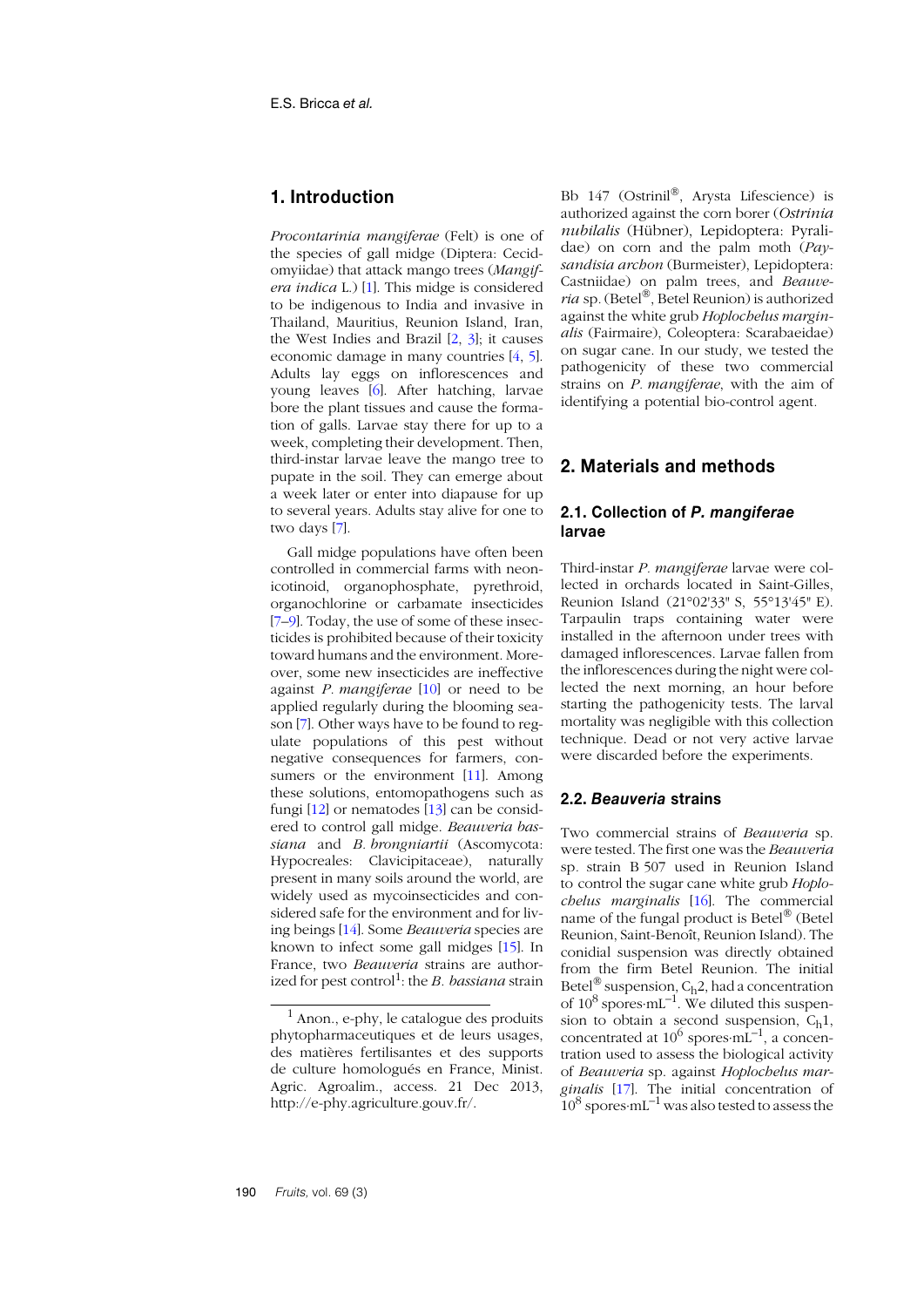concentration effect on the pathogenicity of *Beauveria* sp. strain B 507.

The second strain tested was the *Beauveria bassiana* strain Bb 147, used in the commercial product Ostrinil® (Arysta LifeScience, France). The strain was cultivated from a freeze-dried culture obtained from the *Centre de Biologie et de Gestion des Populations* (Montpellier, France). It was cultivated on medium containing antibiotics and anti-fungus: 18% agar, 10% glucose, 5% yeast extract, 1.4% Na<sub>2</sub>HPO<sub>4</sub>, 1% KCl, 0.7% NH4NO3, 0.6% MgSO4, 0.5% chloramphenicol,  $0.4\%$  KH<sub>2</sub>PO<sub>4</sub> and  $0.25\%$  cycloheximide ethanol. Once the fungi had sporulated, we prepared a 20-mL spore suspension and diluted it to prepare a  $C<sub>b</sub>$  suspension at a concentration of  $9.10^6$  spores⋅mL<sup>-1</sup>. It was not possible to obtain a more concentrated suspension, and only this one was tested for *B. bassiana* strain Bb 147 since this concentration was intermediate between the two concentrations tested for *Beauveria* sp. strain B 507. Conidial suspension concentrations were determined using a Malassez hemocytometer [[18](#page-5-0)].

# **2.3. Verification of the virulence of the** *Beauveria* **strains**

Fourth-instar larvae of the wax moth *Galleria mellonella* L. (Lepidoptera: Pyralidae) were used as a control to test the virulence of the two *Beauveria* strains [1[9](#page-5-1), [20](#page-5-2)]. The larvae came from a laboratory population reared on artificial media.

Sixty *G. mellonella* larvae were inoculated with the suspension C<sub>h</sub>2 of the *Beauveria* sp*.* B 507 strain, and 30 larvae with the suspension Cb of *B. bassiana* Bb 147. Inoculation consisted of immersing larvae in the suspension for two seconds. Two control groups of 30 larvae each were immersed in distilled water. Then, larvae were placed in individual 25-mL hermetic plastic boxes with 0.4 g beeswax and an 8-cm² piece of Whatman paper humidified with 0.5 mL distilled water. Larvae were stored at 25 °C. After 21 days, dead and alive larvae were counted.

## **2.4. Pathogenicity test on gall midge larvae**

To test the effect of the two *Beauveria* strains on *P. mangiferae*, larvae were inoculated using the same method as for *G. mellonella*. Groups of 30 larvae were inoculated with suspensions of *Beauveria* sp*.* B 507 strain  $C_h1$ ,  $C_h2$ , or with distilled water (control group). Then, each group was equally separated into three 50-mL hermetic plastic boxes containing 10 g of sand humidified with 1 g of distilled water. Three repetitions were performed to achieve a total of 90 larvae per treatment. For the *B. bassiana* Bb 147 strain, thirty larvae were inoculated with the suspension  $C_b$  or with distilled water. Four repetitions were performed to achieve a total of 120 larvae per treatment. Pathogenicity tests were performed at 25 °C. At this temperature, adult emergence occurs between 5 and 6 days (data not shown). Ten days after the inoculation, the number of emerged adults was counted.

## **2.5. Statistical analysis**

We performed the exact Fisher's test to assess the significance of the differences in mortality rates between the inoculated and the control groups.

Generalized linear models with binomial distribution were used to test the effect of each *Beauveria* strain on the emergence of *P. mangiferae*. Statistical analyses were performed with the R software, version 2.15 [2[1](#page-5-3)].

## **3. Results and discussion**

Mortality of *G. mellonella* larvae was significantly higher in groups inoculated with *Beauveria* sp*.* B 507 and *B. bassiana* Bb 147 than in control groups (*table [I](#page-3-0)*), confirming the viability and virulence of both strains.

Analyses showed that neither *Beauveria* strain had a significant effect on the emergence of *P. mangiferae* (*table [II](#page-3-1)*). None of the strains was efficient in controlling the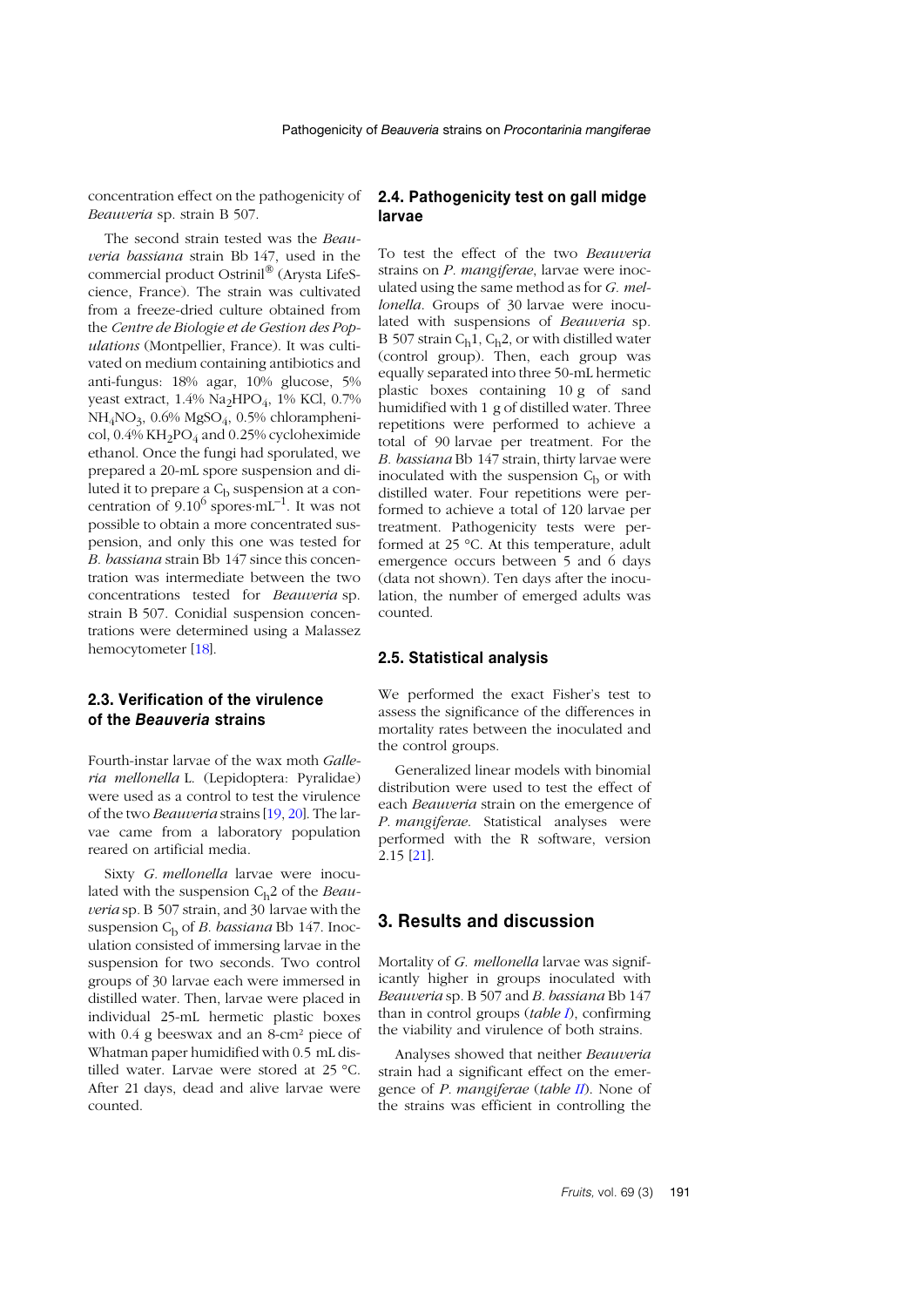### <span id="page-3-0"></span>**Table I.**

Mortality of *Galleria mellonella* larvae inoculated with the two strains of *Beauveria* sp. or dipped in distilled water (*p*-value < 0.01).

| <b>Strains</b>      | Treatment                                                                 |       | Number of larvae |  |
|---------------------|---------------------------------------------------------------------------|-------|------------------|--|
|                     |                                                                           | Total | Dead at 21 days  |  |
| Beauveria sp. B 507 | Dipped in water for control                                               | 30    | 5                |  |
|                     | Inoculated with $10^8$ spores mL <sup>-1</sup> (C <sub>h</sub> 2)         | 60    | 59               |  |
| B. bassiana Bb 147  | Dipped in water for control                                               | 30    | 12               |  |
|                     | Inoculated with $9 \times 10^6$ spores mL <sup>-1</sup> (C <sub>h</sub> ) | 30    | 30               |  |

#### <span id="page-3-1"></span>**Table II.**

Emergence of *Procontarinia mangiferae* adults 10 days after exposure of larvae to *Beauveria* sp. strain B 507, *B. bassiana* strain Bb 147 and distilled water.

| <b>Strain</b>       | Treatment                                                                         | <b>Number</b><br>of larvae | Mean of adult emergence <sup>1</sup> at 10 days<br>$% \pm$ standard error) | p-value |
|---------------------|-----------------------------------------------------------------------------------|----------------------------|----------------------------------------------------------------------------|---------|
| Beauveria sp. B 507 | Dipped in water for control                                                       | 90                         | $74.4 \pm 11.3$                                                            | 0.088   |
|                     | Inoculated with $10^6$ spores $\cdot$ mL <sup>-1</sup> (C <sub>h</sub> 1)         | 90                         | $80.0 \pm 14.1$                                                            |         |
|                     | Inoculated with $10^8$ spores $\cdot$ mL <sup>-1</sup> (C <sub>h</sub> 2)         | 90                         | $65.7 \pm 18.1$                                                            |         |
| B. bassiana Bb 147  | Dipped in water for control                                                       | 120                        | $85.8 \pm 13.8$                                                            | 0.564   |
|                     | Inoculated with $9 \times 10^6$ spores $\cdot$ mL <sup>-1</sup> (C <sub>b</sub> ) | 120                        | $88.3 \pm 22.9$                                                            |         |

 $<sup>1</sup>$  In each treatment, adult emergence is expressed as the mean percentage of emerged adults (for the three batches of 30 larvae)</sup> relative to the number of larvae initially present.

> immediate emergence of *P. mangiferae* and they therefore showed no pathogenic effect on the larvae.

> To explain these results, several hypotheses can be suggested. Firstly, another inoculation method could have been used. In other studies, the soil [[22](#page-5-4)], the leaves [2[3](#page-5-5)] or the bark [2[4](#page-5-6)], which are shelters for the larvae, are drenched or sprayed with a conidial suspension, instead of spreading the conidia directly on the body of the larvae. Secondly, the life cycles of *P. mangiferae* and of these strains of *Beauveria* sp*.* might not be compatible because the fungus incubation period is longer than the non-diapausing larval development tested here [1[4](#page-4-12)]. Thereby, the spores would not have enough time to germinate and penetrate the larvae before the pupal moulting. However, these entomopathogenic fungi could infest larvae which enter diapause in the soil, or have an effect on the emerged adult flies

and their fertility, as observed on the red palm weevil, *Rhynchophorus ferrugineus* (Olivier) (Coleoptera: Curculionidae) [2[5](#page-5-7)]. The third hypothesis is that the larvae were not susceptible to the fungus. The peptides and amino acids of the larval cuticle may not be recognized by the fungi, or, once the fungus has penetrated, the larval immune system may be efficient enough to enable the larvae to finish their development into adults [[14](#page-4-12)]. From these experiments, we conclude that other strains need to be tested against *P. mangiferae* since, for example, specific strains of *Beauveria* sp*.* are effective against pine gall midges, *Thecodiplosis japonensis* Uchida et Inouye (Diptera: Cecidomyiidae) [[15](#page-4-13), [26](#page-5-8)]. Therefore, it is necessary to include these strains in future tests.

Controlling gall midge populations in the soil is a way to develop IPM strategies. Controlling populations in diapause may be another solution, and we may test these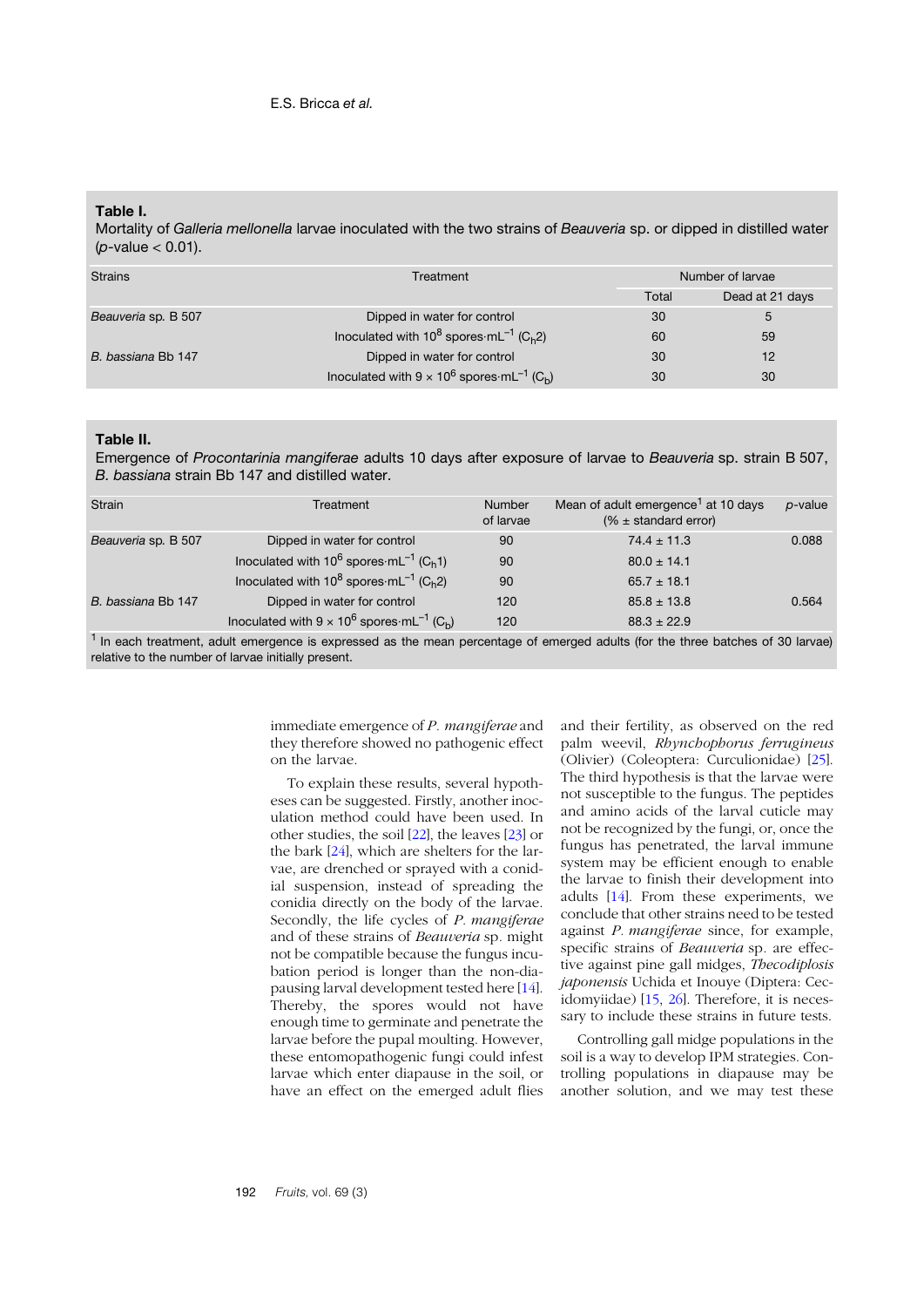strains of *Beauveria* sp. on diapausing individuals. Other biological solutions could be tested, such as the fungus *Metarhizium anisopliae* [2[7](#page-5-9)]*.*

## **Acknowledgments**

The authors would like to thank Richard Tibere and Magali Hoarau for their technical assistance in the laboratory and the rearing of *G. mellonella* larvae and *B. bassiana*, Mr. Zuin for providing the Betel® suspension, and Mr. Law-Yat for allowing us to visit his orchards and collect larvae frequently. This work was funded by the European Agricultural Fund for Rural Development (EAFRD, *Bilan de Santé de la PAC*, No 11111D974000019) and CIRAD.

## **References**

- <span id="page-4-0"></span>[1] Kolesik P., Rice A.D., Bellis G.A., Wirthensohn M.G., *Procontarinia pustulata*, a new gall midge species (Diptera: Cecidomyiidae) feeding on mango, *Mangifera indica* (Anarcadiaceae), in northern Australia and Papua New Guinea, Aust. J. Entomol. 48 (2009) 310– 316.
- <span id="page-4-1"></span>[2] Gagné R.J., Update for a catalog of the Cecidomyiidae (Diptera) of the world, Digit. vers. 1, USDA, Washington, 2010, http:// www.ars.usda.gov/SP2UserFiles/Place/ 12754100/Gagne\_2010\_World\_Catalog\_ Cecidomyiidae.pdf.
- <span id="page-4-2"></span>[3] Anon., Crop Protection Compendium, CAB Int., Wallingford, U.K., 2004.
- <span id="page-4-3"></span>[4] Amouroux P., Normand F., Survey of mango pests on Réunion Island, with a focus on pests affecting flowering, Acta Hortic. 992 (2013) 459–466.
- <span id="page-4-4"></span>[5] Whitwell A.C., The pest/predator/parasitoid complex on mango inflorescence in Dominica, Acta Hortic. 341 (1993) 421–432.
- <span id="page-4-5"></span>[6] Amouroux P., Normand F., Nibouche S., Delatte H., Invasive mango blossom gall midge, *Procontarinia mangiferae* (Felt) (Diptera: Cecidomyiidae) in Reunion Island: ecological plasticity, permanent and structured populations, Biol. Invasions 15 (2013) 1677– 1693.
- <span id="page-4-6"></span>[7] Prasad S.N., The mango midge pests, Cecidological Soc. India, Allahabad, India, 1971.
- [8] Abbas S.R., Verghese M., Fasih M., Studies on the mango inflorescence midge, *Erosomyia indica* Grover, Acta Hortic. 231 (1989) 593–596.
- <span id="page-4-7"></span>[9] Wu Q.J., Zhao J.Z., Taylor A.G., Shelton A.M., Evaluation of insecticides and application methods against *Contarinia nasturtii* (Diptera : Cecidomyiidae), a new invasive insect pest in the United States, J. Econ. Entomol. 99 (2006) 117–122.
- <span id="page-4-8"></span>[10] Barbosa F.R., Gonçalves M.E., De Souza E.A., Chemical control of *Erosomyia mangiferae* on mango trees at the Sao Francisco river valley, Brazil, in: de Queiros Pinto A.C., Lederman I.E., Fernandes Bezerra J.E., Canto Pereira M.E., Elesbão Alves R., Barbosa de Souza V.A. (Eds.), Program and Abstracts, VII Int. Mango Symp., Recife, Brasil, 2002, pp. 261–261.
- <span id="page-4-9"></span>[11] Malézieux E., Designing cropping systems from nature, Agron. Sustain. Dev. 32 (2012) 15–29.
- <span id="page-4-10"></span>[12] Keller S., Wilding N., *Entomophthora brevinucleata* sp. nov. [Zygomycetes, Entomophtphoraceae], a pathogen of gall midges [Dip.: Cecidomyiidae], Entomophaga 30 (1985) 55–63.
- <span id="page-4-11"></span>[13] Corlay F., Boivin G., Bélair G., Efficiency of natural enemies against the Swede midge *Contarinia nasturtii* (Diptera: Cecidomyiidae), a new invasive species in North America, Biol. Control. 43 (2007) 195–201.
- <span id="page-4-12"></span>[14] Zimmermann G., Review on safety of the entomopathogenic fungi *Beauveria bassiana* and *Beauveria brongniartii*, Biocontrol Sci. Technol. 17 (2007) 553–596.
- <span id="page-4-13"></span>[15] Shin S.C., Park S.J., Lee S.M., Choi K.S., Lee S.G., Lee C.Y., Pathogenicity of *Beauveria* spp. isolated from Korea against the pine needle gall midge (*Thecodiplosis japonensis* Uchida and Inouye) and their physiological characterization, FRI J. For. Sci. (Seoul) 59 (1998) 57–63.
- <span id="page-4-14"></span>[16] Neuvéglise C., Brygoo Y., Riba G., 28s rDNA group-I introns: a powerful tool for identifying strains of *Beauveria brongniartii,* Mol. Ecol. 6 (1997) 373–381.
- <span id="page-4-15"></span>[17] Neuvéglise C., Brygoo Y., Vercambre B., Riba G., Comparative analysis of molecular and biological characteristics of strains of *Beauveria brongniartii* isolated from insects, Mycol. Res. 98 (1994) 322–328.